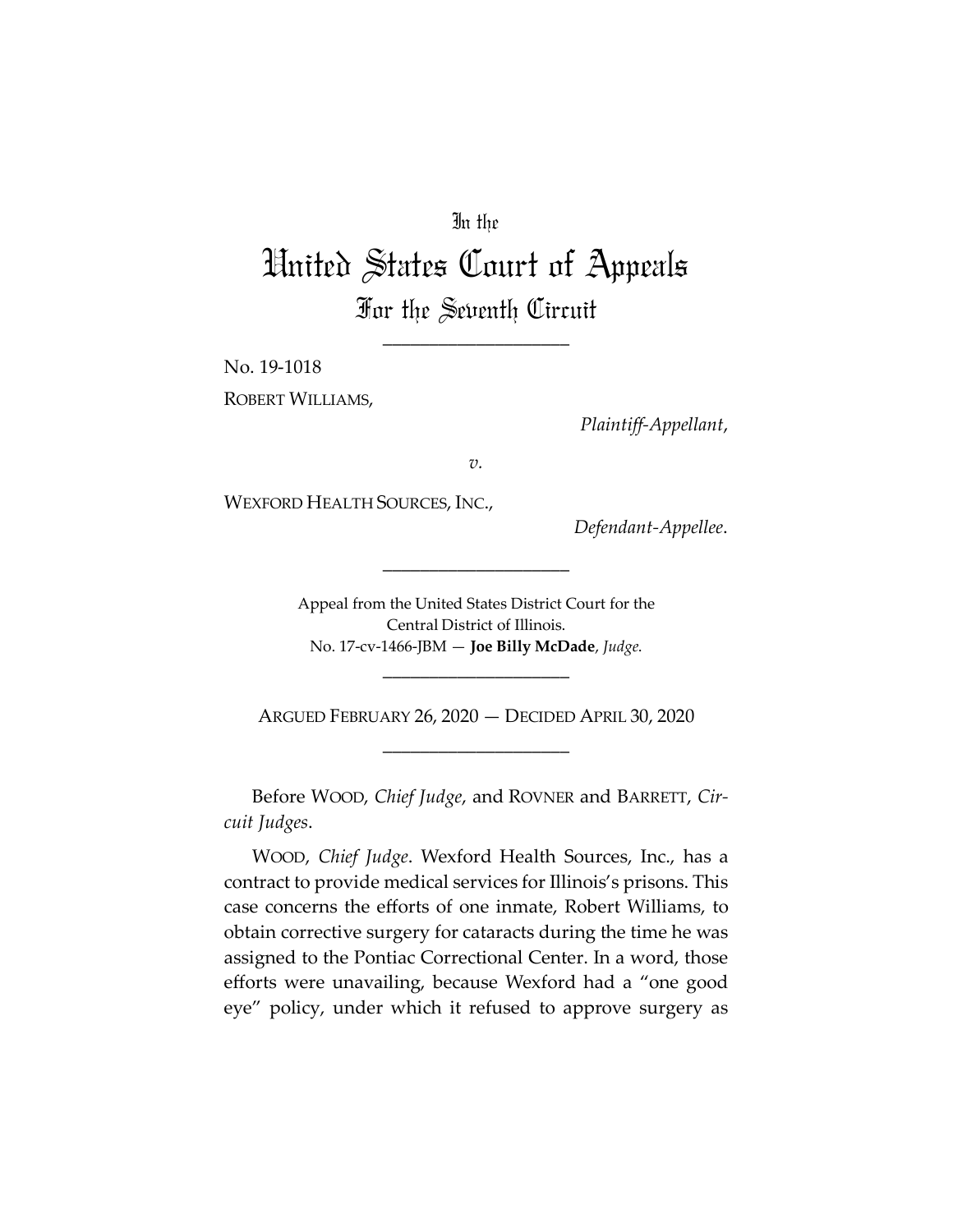long as the inmate retains some visual acuity in one eye. Williams filed grievances with the institutional authorities and followed up with this lawsuit. The district court found that his efforts to exhaust his prison remedies were incomplete, and so it dismissed the case. We conclude, however, that Williams did enough to satisfy the exhaustion requirements of the Prison Litigation Reform Act (PLRA), 42 U.S.C. § 1997e(a), and so we remand for further proceedings.

**I**

Given the fact that our focus is on procedure, we do not need to say much about the underlying facts. In 2011, Williams was diagnosed with a cataract in his left eye. As time went on, his vision deteriorated until he was completely blind in that eye. Moreover, he experienced other symptoms, including dizziness, acute pain, photophobia, and the feeling that grit or some other foreign substance was in his eye. As early as 2011, his doctors recommended cataract extraction surgery for the left eye. They warned that without this operation (a common one), they would be unable to detect other vision-threatening conditions such as glaucoma.

Wexford refused to authorize the surgery, based on its "one good eye" policy. That was a dubious decision. In fact, after his 2011 diagnosis of the cataract in his left eye, Williams developed serious problems with his right eye. After an examination on February 12, 2016, doctors diagnosed a righteye cataract and a possible macular hole and vitreomacular traction, along with the persistent left-eye cataract. Several weeks after that visit, which was with an optometrist, Williams saw a specialist at Illinois Retina; that specialist also recommended cataract extraction.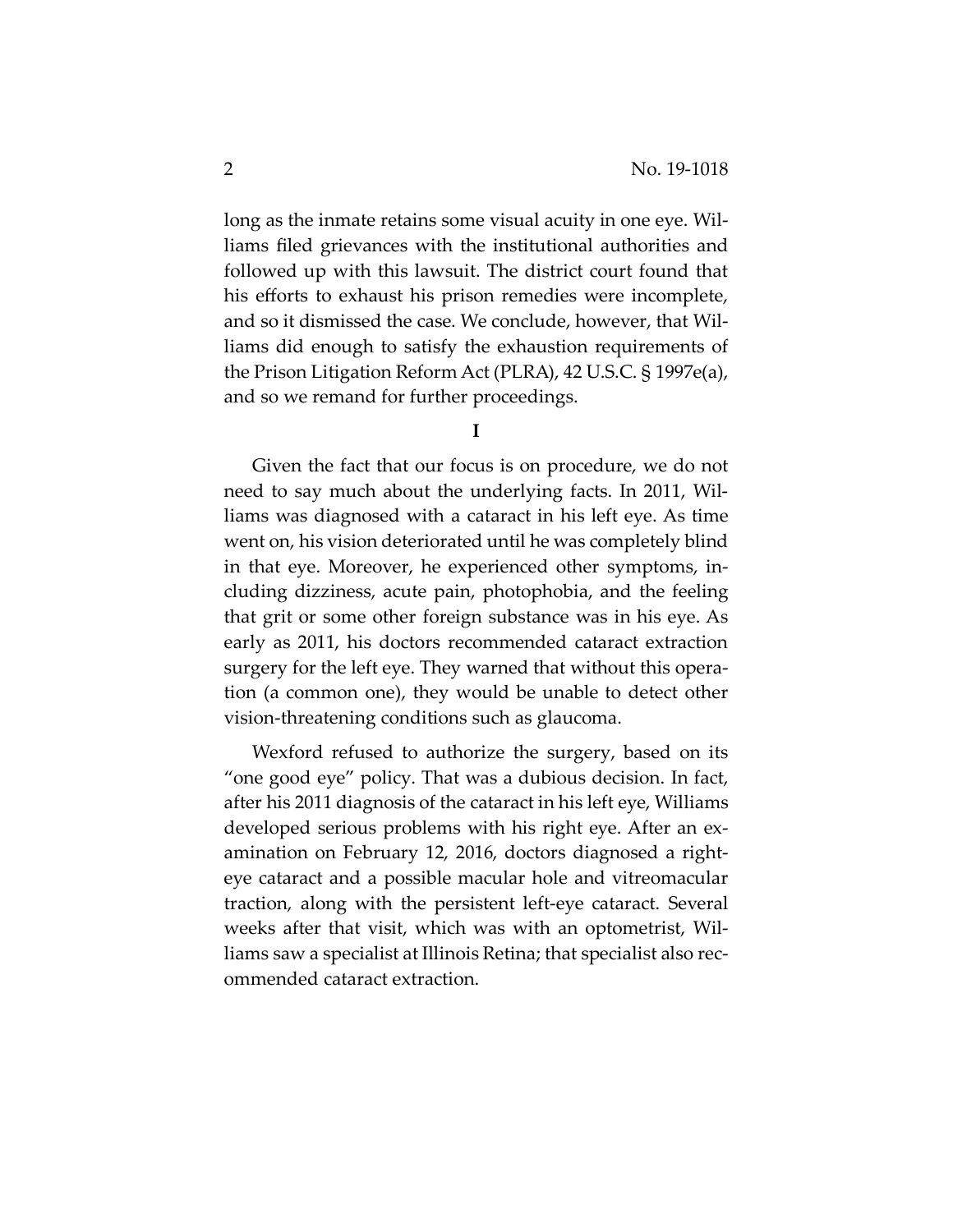At an examination on August 5, 2016, doctors found no vision in Williams's left eye and cataracts in both eyes. Still he did not qualify for surgery under Wexford's policy, because he was not yet blind (or nearly so) in the right eye.

On February 22, 2016, Williams filed his first grievance about Wexford's failure to treat his vision. He completed the "Offender's Grievance" form provided by the Illinois Department of Corrections (IDOC), explaining that he sought compensation for Wexford's deliberate indifference, and he checked a box indicating that his was an emergency grievance. Pontiac's warden received and reviewed this grievance. He responded by checking a box with the pre-printed statement "No; an emergency is not substantiated. Offender should submit this grievance in the normal manner." Williams asserts that he appealed the warden's decision to the Administrative Review Board (ARB). At the district court level, Wexford did not dispute this fact, but before this court, it says for the first time that Williams did not file an appeal. In the district court, Williams represented that he received a response from the ARB denying his grievance, but he now (through recruited counsel) states that he did not receive a response to his appeal. We return to these discrepancies later.

Williams filed a second grievance on August 5, 2016. In it, he again complained that Wexford's response to his deteriorating vision amounted to deliberate indifference. He sought cataract extraction surgery for his left eye, treatment for his right eye, and compensation for his pain and suffering. Once again, he indicated that the grievance involved an emergency, and once again, the warden disagreed and checked the box with the statement that the Offender "should submit this grievance in the normal manner." This time it was clear that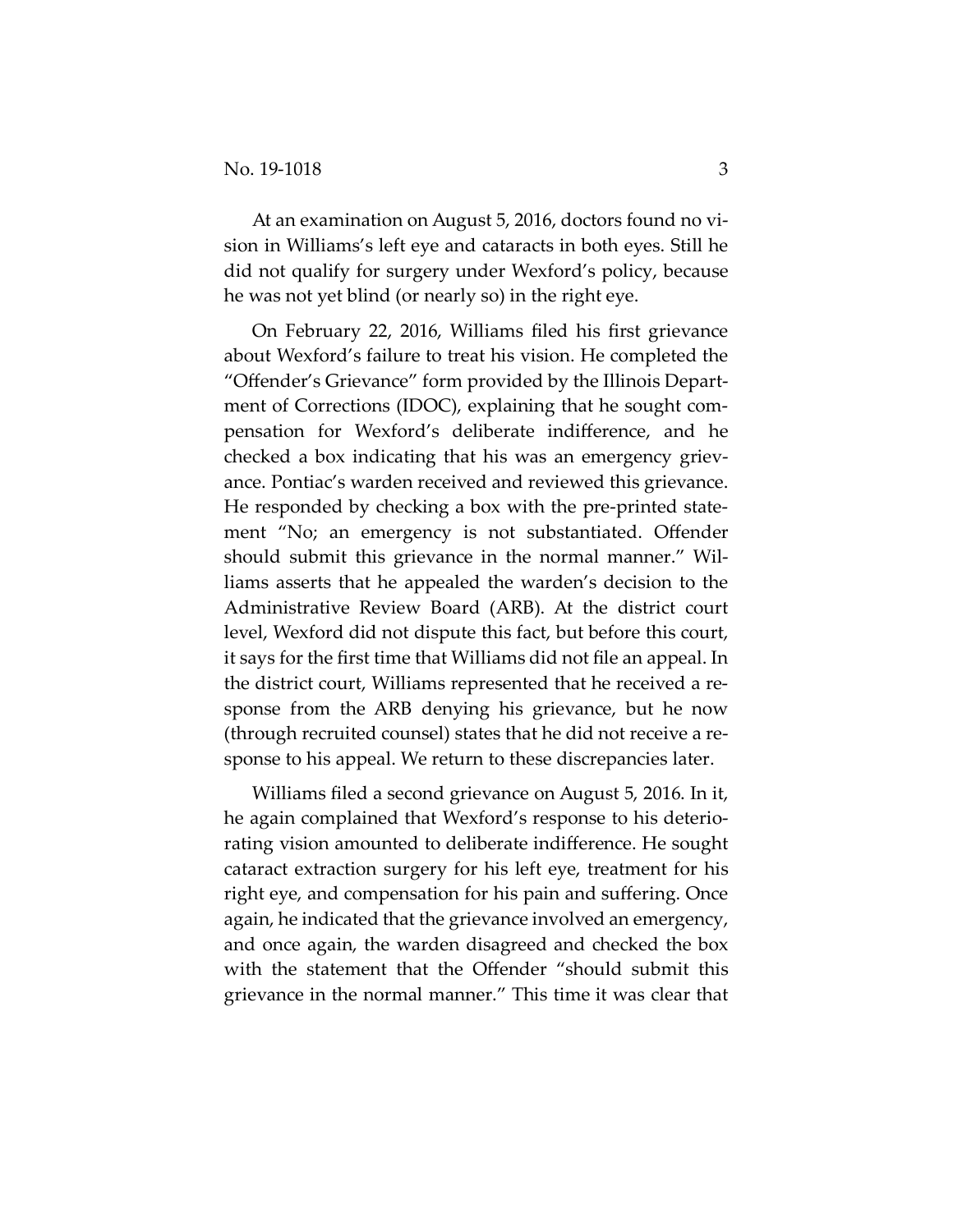Williams lodged an appeal with the ARB. The Board received the appeal, but it returned the grievance to Williams without expressing a view on the merits. Instead, it checked boxes on a form indicating that Williams had not satisfied the requirements of the *standard* procedure, telling him that he was required to provide responses from his counselor, the Grievance Officer, and the Chief Administrative Officer. It did not tick the box that was available for simple requests for additional information.

At that point Williams filed a *pro se* complaint under 42 U.S.C. § 1983 in the federal district court. In both his original complaint and his amended complaint, he verified that he had completed the grievance process. Wexford answered the amended complaint and moved for summary judgment, contesting that assertion. It said nothing about Williams's February 22 grievance, but it admitted that he had filed the August 5 grievance. It argued that this was not enough to exhaust his remedies, however, because Williams did not follow up with the requested additional documentation after the warden concluded that it was not an emergency. The district court was persuaded by Wexford's argument and held that because Williams "did not file a standard grievance after the two grievances were denied emergency status," he had failed to exhaust.

## **II**

Although there is no general exhaustion requirement for cases brought under 42 U.S.C. § 1983, a special rule applies to actions brought by prisoners. See, *e.g.*, *Porter v. Nussle*, 534 U.S. 516 (2002); *Booth v. Churner*, 532 U.S. 731 (2001). The PLRA directs that "[n]o action shall be brought with respect to prison conditions under section 1983 of this title, or any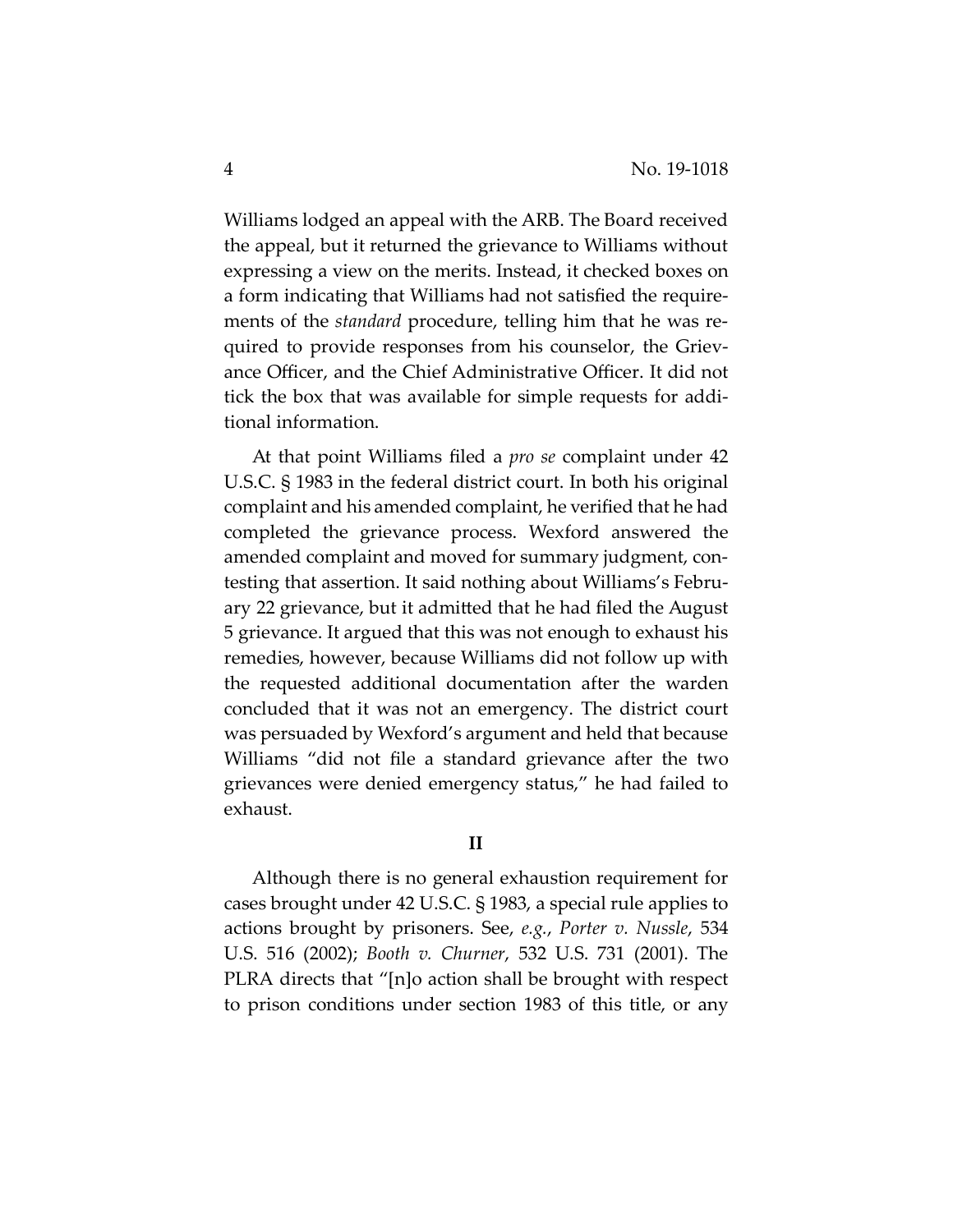other Federal law, by a prisoner confined in any jail, prison, or other correctional facility until such administrative remedies as are available are exhausted." 42 U.S.C. § 1997e(a). The Supreme Court has emphasized that prisoners must take advantage of all procedures that are actually available. *Ross v. Blake*, 136 S. Ct. 1850 (2016). We look to state law to see what remedies meet that test. See *Woodford v. Ngo*, 548 U.S. 81 (2006); *King v. McCarty*, 781 F.3d 889, 894 (7th Cir. 2015).

Illinois offers two paths for inmates who wish to complain about something. First, it has created a three-stage process for normal problems. See 20 Ill. Admin. Code § 504.800 *et seq.* As we noted in *Pyles v. Nwaobasi*, 829 F.3d 860 (7th Cir. 2016), step one calls for the inmate to attempt to resolve the problem through his or her counselor. *Id.* at 864. "If that does not resolve the problem, the inmate must invoke step two, which involves the filing of a written grievance with a grievance officer … within 60 days after discovery of the problem." *Id.* If the grievance officer denies the grievance and the chief administrative officer (normally the warden) affirms that decision, then the inmate must move to step three, which is an appeal to the IDOC's director, who relies on the review and recommendations of the ARB. *Id.* (In the interest of both realism and ease of exposition, in the remainder of this opinion we refer to the chief administrative officer as the warden.)

A different procedure is available for emergency grievances. When an inmate believes that he confronts an emergency situation, state law permits him to bypass the counselor and grievance officer and submit his grievance directly to the warden. See 20 Ill. Admin. Code § 504.840. An emergency is defined as an issue presenting "a substantial risk of imminent personal injury or other serious or irreparable harm to the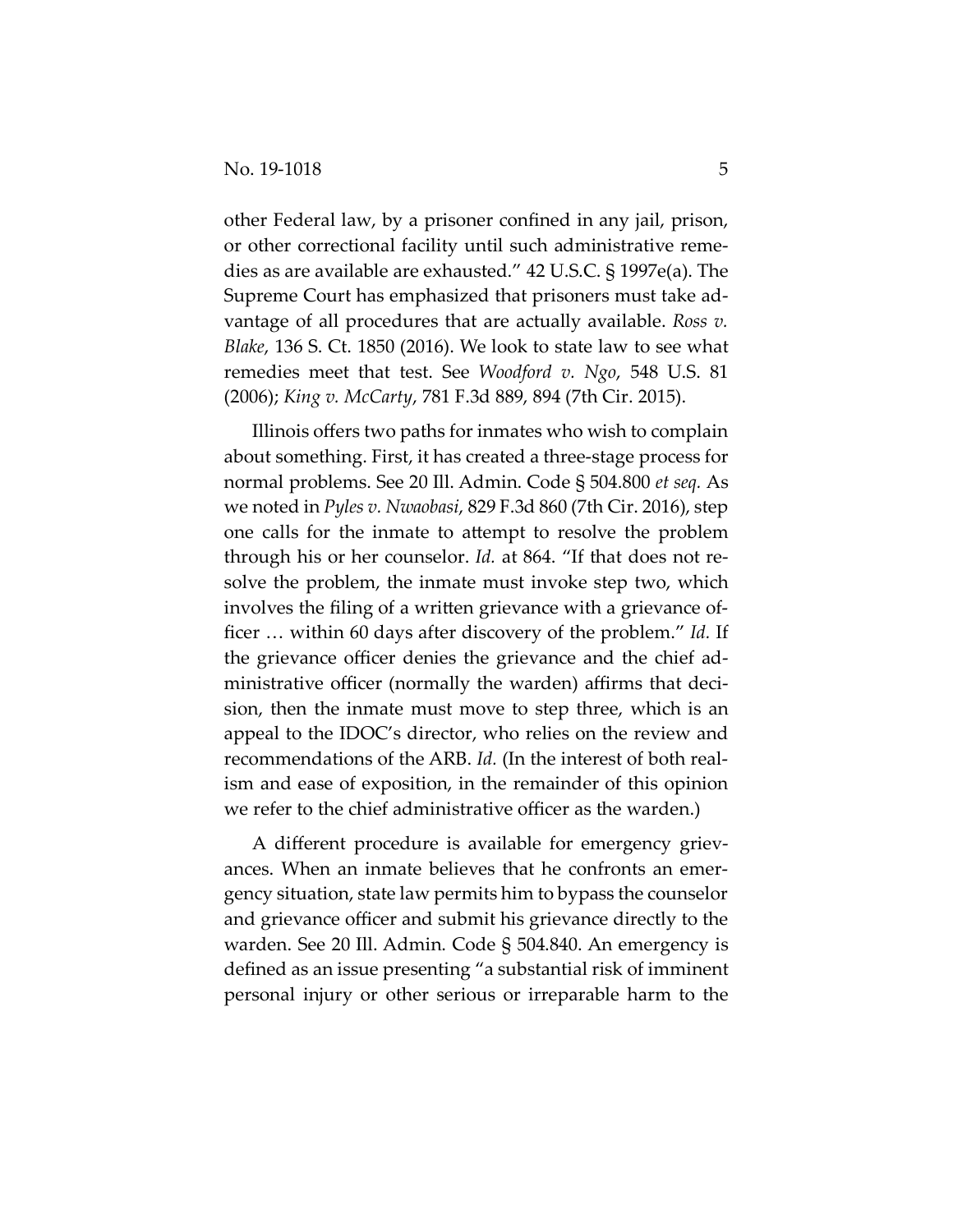offender." *Id.* If the warden finds that the grievance describes such a problem, he will authorize an expedited process. *Roberts v. Neal*, 745 F.3d 232, 236 (7th Cir. 2014). If the emergency petition goes forward, the inmate may appeal the warden's decision to the ARB on an expedited basis. See 20 Ill. Admin. Code § 504.850(f).

At the time Williams filed his two grievances in 2016, the Illinois Administrative Code did not expressly address what should happen if the warden concludes that the grievance does *not* present an emergency. Could the inmate challenge that assessment? Was the inmate required to provide additional information about why the grievance required emergency treatment? Did the inmate need to start over again with the standard procedure? In 2017, the Code was amended to fill in this gap. It now provides that "[i]f the Chief Administrative Officer determines that the grievance should not be handled on an emergency basis, the offender shall be notified in writing that he or she may resubmit the grievance as nonemergent, in accordance with the standard grievance process." 20 Ill. Admin. Code § 504.840 (2017). Thus, had Williams's grievances been filed after the amendment took effect, it would be clear that he was required to resubmit his grievances under the normal procedure and complete the full three-stage process in order fully to exhaust available remedies. The question we must decide is whether the pre-amendment version of the Code imposed such an obligation.

This issue is presented more sharply with respect to the August 5 grievance than it is for the February 22, 2016, grievance. The problem with the February grievance is, in a word, waiver. Wexford concedes that Williams filed the February grievance, and that he marked it as an emergency. Indeed,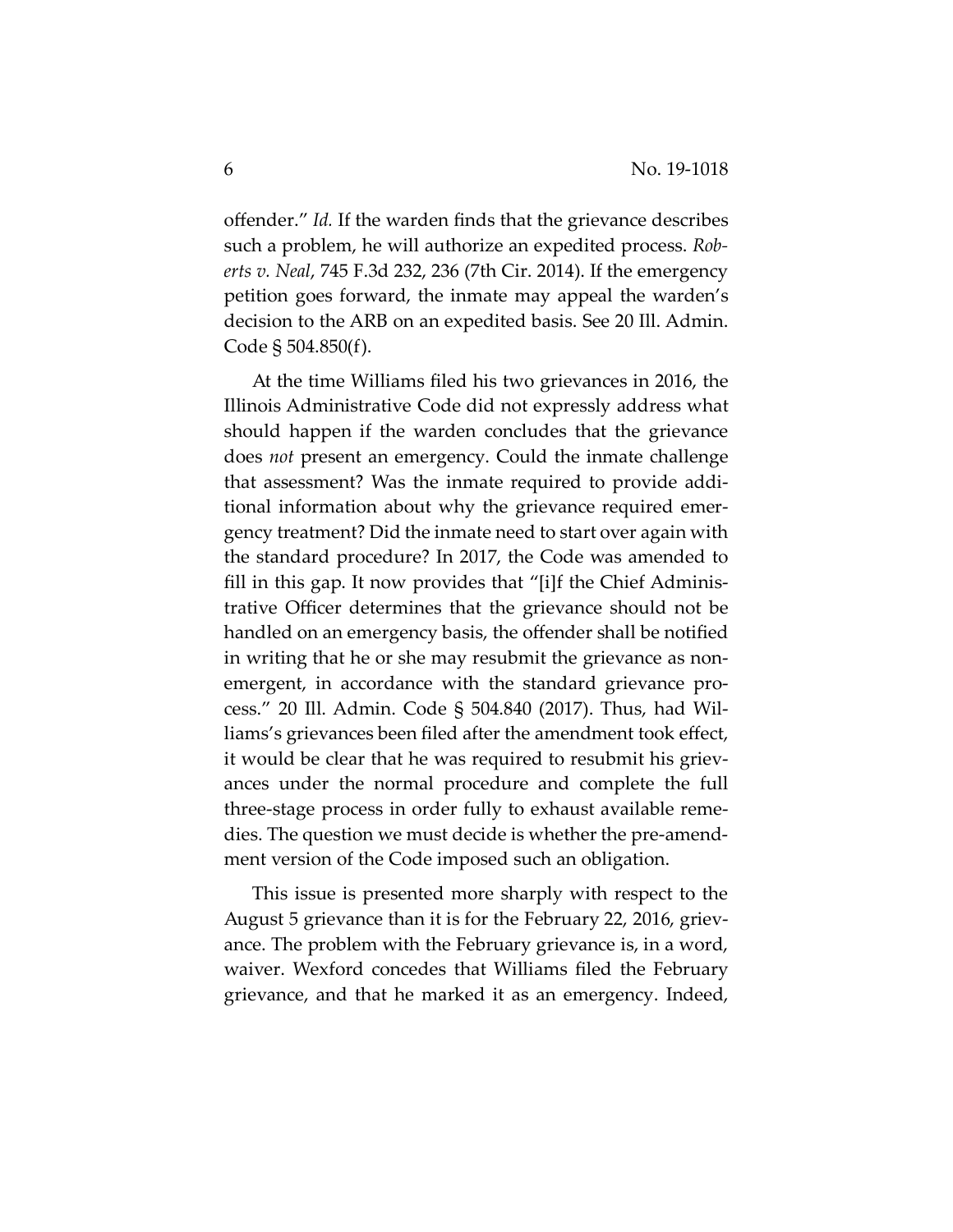Williams attached the February grievance to his original and amended complaints. For reasons best known to itself, Wexford ignored it in the district court—an omission that Williams noted in his summary judgment briefing. In this court, Wexford is now arguing that Williams failed to appeal the warden's decision that the February grievance was not an emergency to the ARB and thus he cannot rely on it for exhaustion purposes. But it is too late for that point. Wexford has waived any argument it might have wanted to make about the February grievance. (This is not a case in which exhaustion can be disregarded, see 42 U.S.C. § 1997e(c)(2), because in its initial merit review of the complaint, the district court declined to dismiss it for failure to state a claim, frivolousness, or related grounds.)

The record is cleaner for the later, August grievance. Williams again marked it as an emergency; the warden again decided that it was not; and Williams attempted to appeal that determination to the ARB. As we noted earlier, the regulations in effect in 2016 did not provide for an appeal of such an order. Nor does the ARB seem to have thought that it was reviewing the warden's decision about the emergency nature of the grievance. Instead, the ARB responded by informing Williams that his appeal was missing the materials that would have been required under the standard procedure: the written Offender's grievance, the counselor's response, and the Grievance Officer and warden's responses. Importantly, the ARB did *not* mark the box saying "[u]nable to determine nature of grievance or correspondence; submit additional specific information. …" What it did instead was to create a new procedural requirement for Williams—namely, to go back and recommence the grievance process under the standard procedure. It did so without explaining how relevant time limits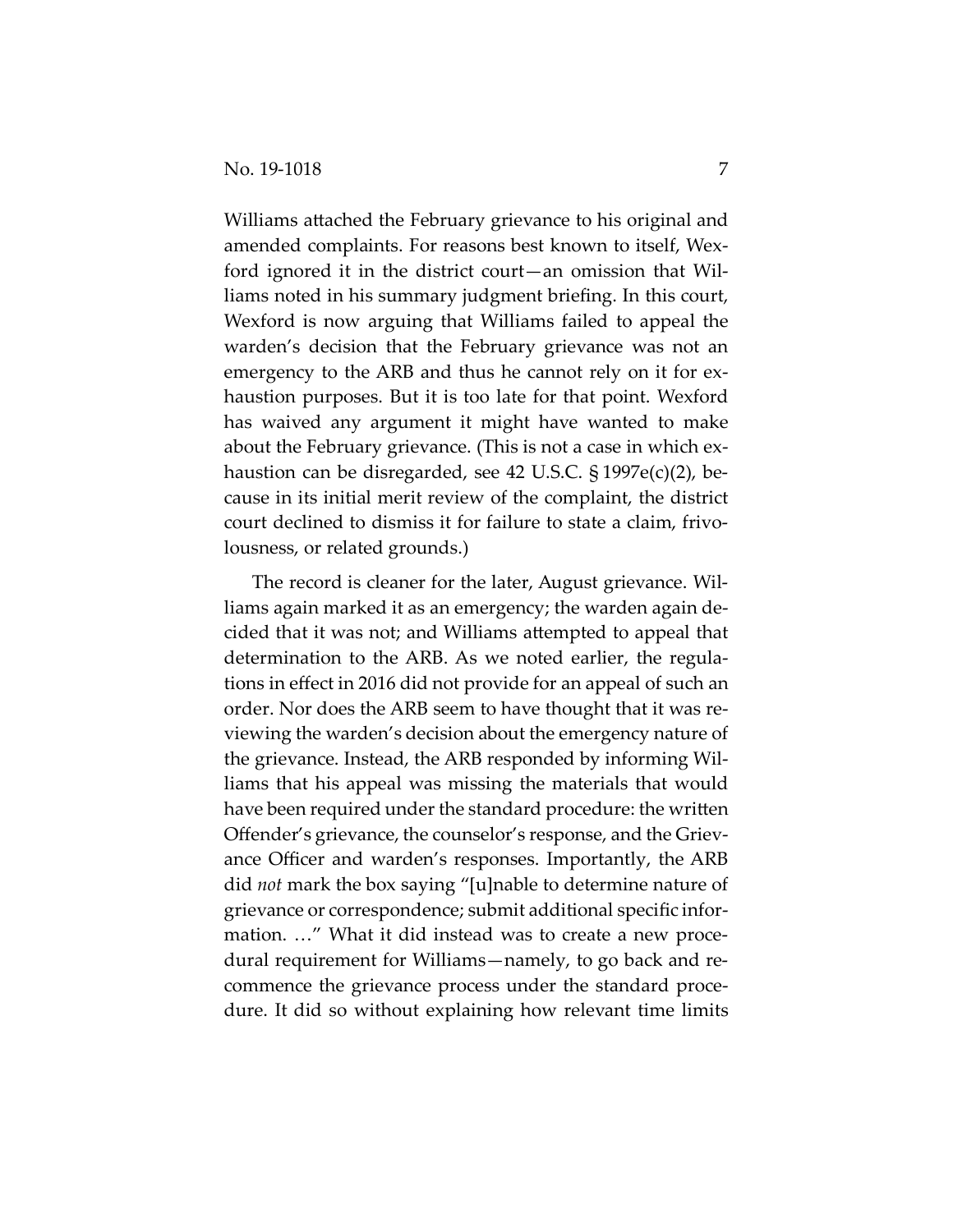might be affected, and it did so without any basis for such a step in the regulations.

We faced a similar problem in *Thornton v. Snyder*, 428 F.3d 690 (7th Cir. 2005). Inmate Thornton, who had been placed in a segregation cell, filed an emergency grievance about the conditions there. In response, he received a letter stating that his grievance did not qualify as an emergency; later he was moved to another cell. Without refiling his grievance under the standard procedures, Thornton brought a lawsuit seeking damages for the time he spent confined in the segregation unit. Responding to the argument that he had failed to exhaust his remedies, we had this to say:

There is nothing in the current regulatory text, however, that requires an inmate to file a new grievance after learning only that it will not be considered on an emergency basis. In any event, even if the non-emergency determination was a decision that should have been appealed, corrections officials moved Thornton out of [the cell] within three weeks of his … grievance, before the thirty-day time for an inmate to appeal a warden's determination had expired.

Id. at 694. We concluded that Thornton had done enough to exhaust his administrative remedies even without resubmission.

Williams pointed out in his briefs and at oral argument that we have followed *Thornton* in a number of non-precedential decisions, including *Muhammad v. McAdory*, 214 F. App'x 610 (7th Cir. 2007), *Glick v. Walker*, 385 F. App'x 579 (7th Cir. 2010), *Bentz v. Ghosh*, 718 F. App'x 413 (7th Cir. 2017), and *Cobian v. McLaughlin*, 717 F. App'x 605 (7th Cir. 2017). All of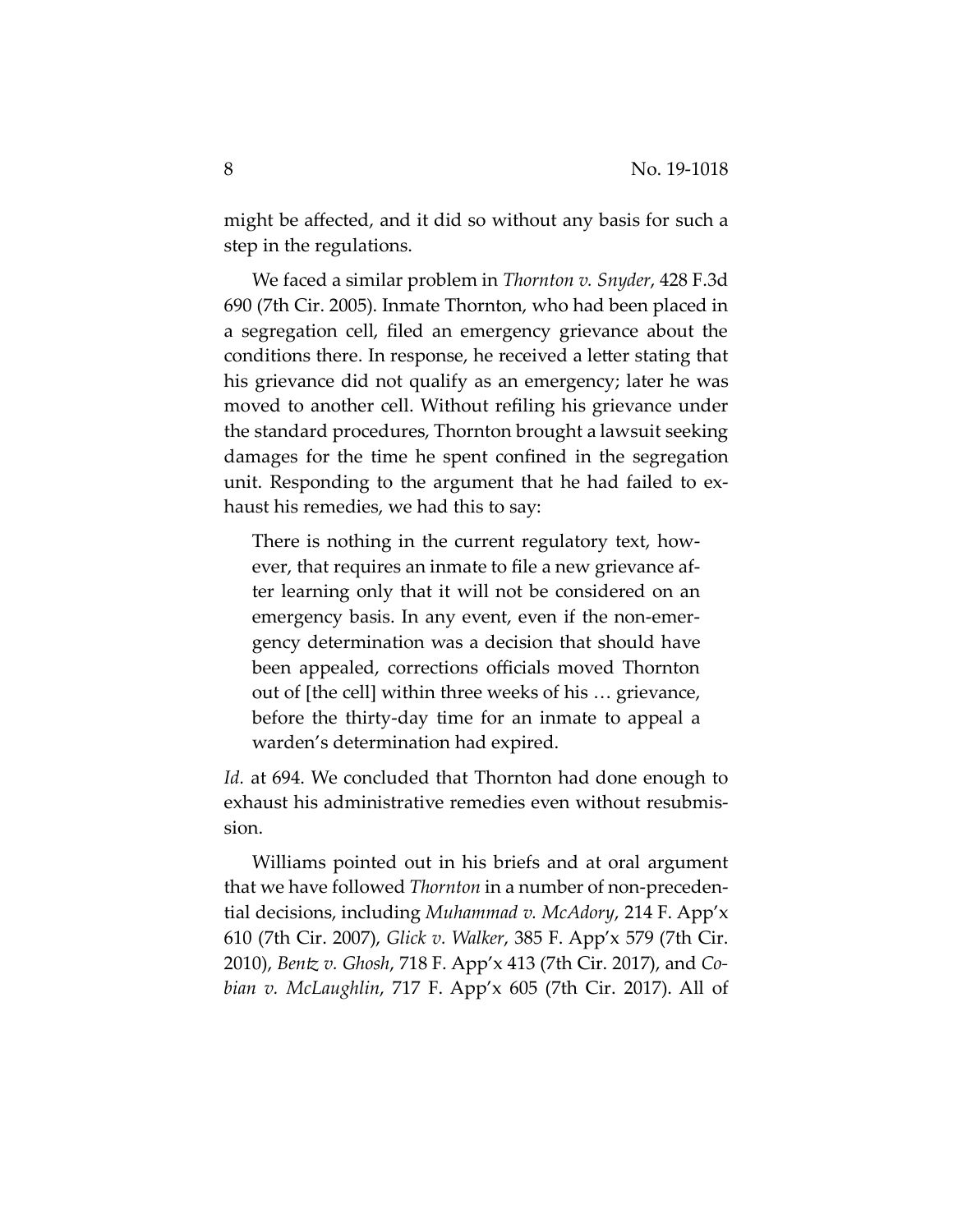these cases held that under the version of section 504.840 that existed before the 2017 amendment, an Illinois inmate who filed an emergency grievance did not need formally to resubmit his complaint as an ordinary grievance if the warden concludes that it did not present an emergency. One can easily imagine why that might be so: it would be easy enough for the warden to transfer the presumptively non-emergency grievance back to the counselor and allow the full standard procedure to unfold, without placing that burden on the inmate and endangering the timeliness of his filing. But those possibilities are not explored in these non-precedential dispositions, and (as is typical for such orders) they are more summaries than fully reasoned explanations. We prefer for present purposes to stick to more authoritative sources.

When we do so, we find several reasons to conclude that Williams did enough under the 2016 version of the Code to exhaust his remedies. First, before the 2017 amendment, nowhere in the Code did it say that an inmate who invoked the emergency process in a non-frivolous way had to start all over again with the standard procedure whenever the warden concluded that no emergency existed. Although a prisoner must take all the steps the prison offers, see *Ngo,* 548 U.S. at 90 (citing *Pozo v. McCaughtry,* 286 F.3d 1022, 1024 (7th Cir. 2002)), and do so properly, *id.*, this does not mean that the inmate must go beyond the established system and guess at some other way of attracting the attention of the prison authorities. Second, this is a procedural matter of great importance, both for the state and for the PLRA. Grievance procedures must be transparent. This helps everyone: the institution is better able to investigate and resolve grievances if they are presented under a well-understood system, and inmates are better able to comply with institutional expectations if the rules are clear.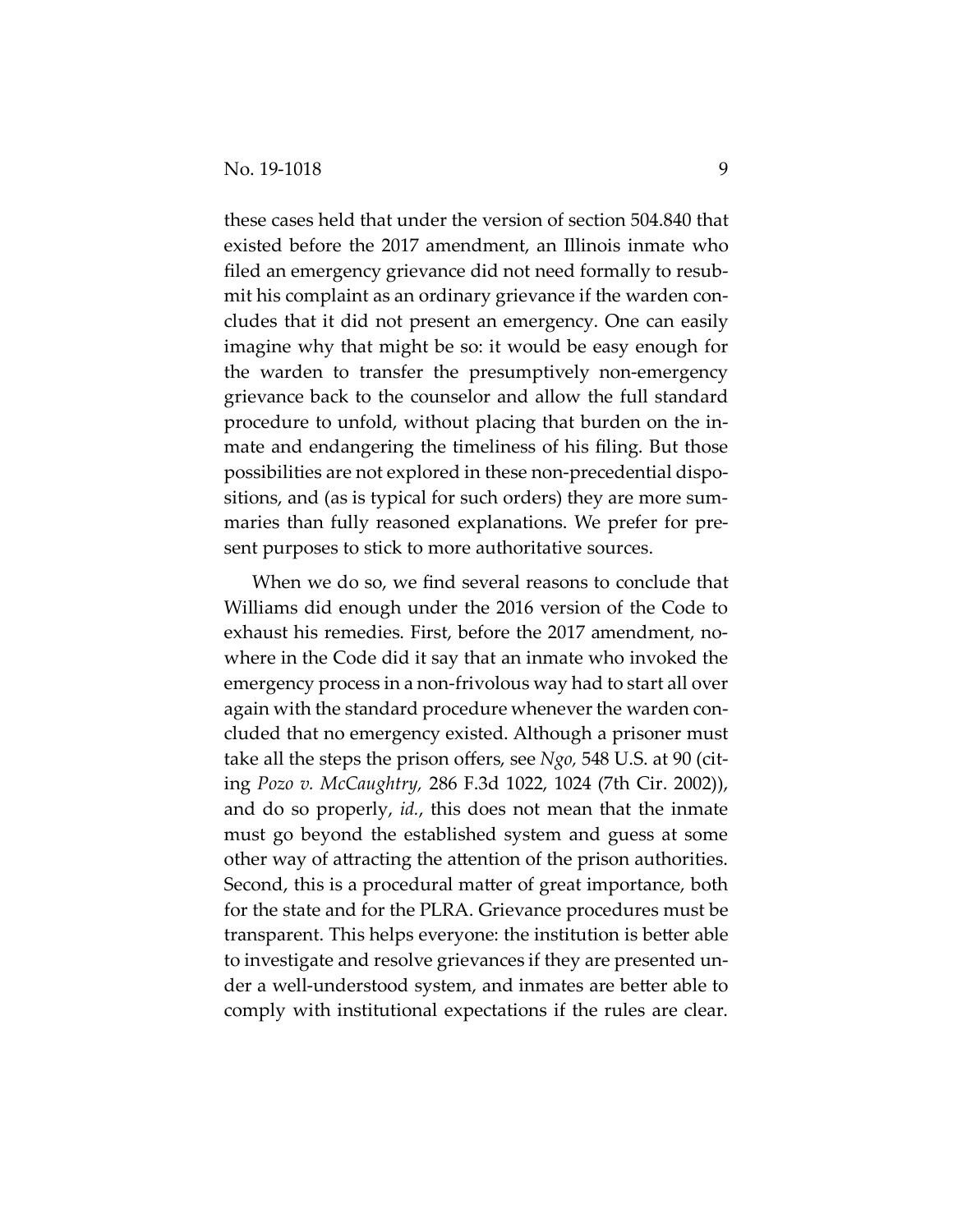The Supreme Court underscored this point in *Ross*, where it held that "an administrative scheme might be so opaque that it becomes, practically speaking, incapable of use." 136 S. Ct. at 1859. If the warden or the ARB can make up new exhaustion rules for each individual inmate, predictability would be lost.

We observed in *Thornton* that the regulatory text did not "require[] an inmate to file a new grievance after learning only that it will not be considered on an emergency basis." 428 F.3d at 694. Even if we regard this statement as *dicta*, on the ground that we added that Thornton himself did not have enough time to file an appeal of the non-emergency determination, it is an accurate description of the Illinois regime at the time. Moreover, Williams did have time and did try to file an appeal of the non-emergency determination of his grievances, and he failed. We thus conclude that Williams exhausted the remedies that were available to him, as *Ross* required him to do.

Other circuits have considered failure-to-appeal scenarios, but their decisions are distinguishable. For example, in *Bargher v. White*, 928 F.3d 439 (5th Cir. 2019), the Fifth Circuit evaluated a case brought by Inmate Bargher, who was complaining about a vicious assault from another inmate and the Louisiana prison's failure to protect him from a known danger. Bargher filed a grievance about the incident with the warden, as required by Louisiana law, but when he did not hear from the warden within the 40-day period established by law, he filed his lawsuit. The court pointed out, however, that the grievance system provided that the inmate should proceed to the second step and file an appeal with the Secretary of the Louisiana Department of Public Safety and Corrections if the 40-day period ended with no response. Because Bargher did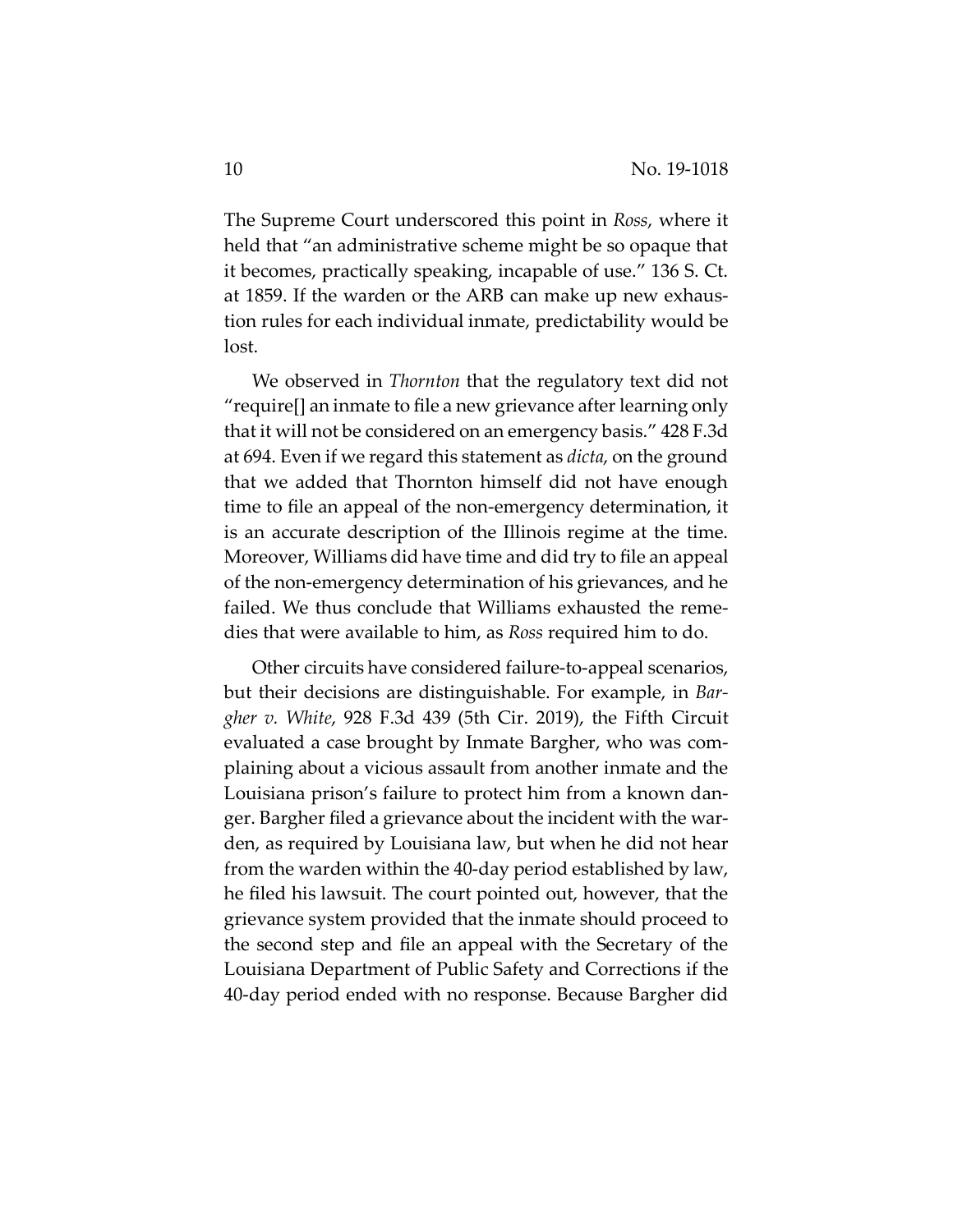not do so, the court concluded, he failed to take advantage of all remedies the prison made available. The particulars of the Louisiana system drove this finding. Williams's case is different in at least two respects: first, there was nothing that Illinois law offered him that he did not use; and second, Illinois law itself is different from the regulations Louisiana has elected to adopt.

A case from the Third Circuit, *Shifflett v. Korszniak*, 934 F.3d 356 (3d Cir. 2019), further illustrates how important the differences among state procedures can be. This was a case in which the inmate, Shifflett, was attempting to bring a claim for deliberate indifference to a serious medical need. The district court found a failure to exhaust, but the Third Circuit saw matters otherwise. Shifflett had filed four grievances, but all of them were denied. He appealed all four denials, but he did not receive a timely answer on the merits to any of them. Under the applicable law, the prison was supposed to respond to an appeal within 15 working days after it was filed, but it did not do so. The court ruled that as of the due date for the response, Shifflett had done all he could, and he was thus entitled to bring his lawsuit. *Id.* at 366. Once again, both the facts in Williams's case and the law are different. Williams's problem was not the lack of *any* response. It was the lack of a mechanism under Illinois law to appeal the determination that his case did not present an emergency, along with the lack of any obligation under the pre-2017 version of the regulations for him to take the initiative and re-file the grievance as an ordinary case.

## **III**

This case is not going to have a particularly great impact on the way in which Illinois runs its prisons, thanks to the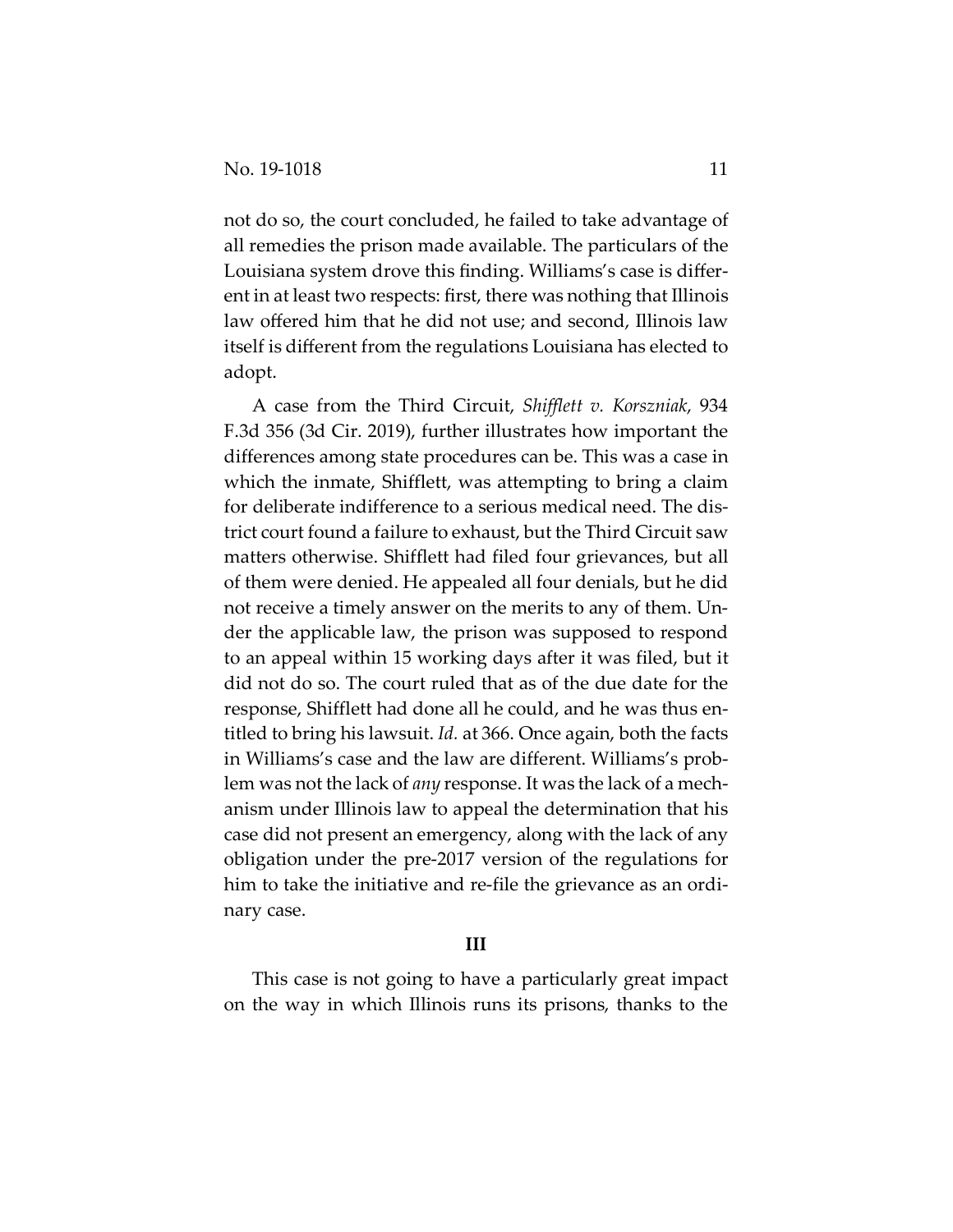2017 amendments to the regulations. But it does make a difference to Williams. As *Ross* holds, he was obliged to follow whatever administrative remedies were available to him, but that is where his obligation ended. The competent authorities, including the warden and the ARB, did not have the right to move the goal posts while Williams was in the middle of his case and suddenly announce that special new requirements applied to him.

And let us be clear: Williams's assertion that his grievance was an emergency was not frivolous, even though a reasonable person may have disagreed with that characterization. A frivolous assertion of emergency would present an entirely different problem. So would a case in which the ARB simply asked for additional information related to the grievance, as it might have done (but did not) here. That largely answers Wexford's stated concerns—that all inmates would simply avoid the standard procedure by claiming an emergency, or that the warden or ARB would be unable to collect pertinent information. In addition, to the extent that IDOC wanted to avoid problems that are less easily resolved, its remedy was exactly what it did: amend the regulations.

We therefore REVERSE the judgment of the district court and remand for further proceedings consistent with this opinion.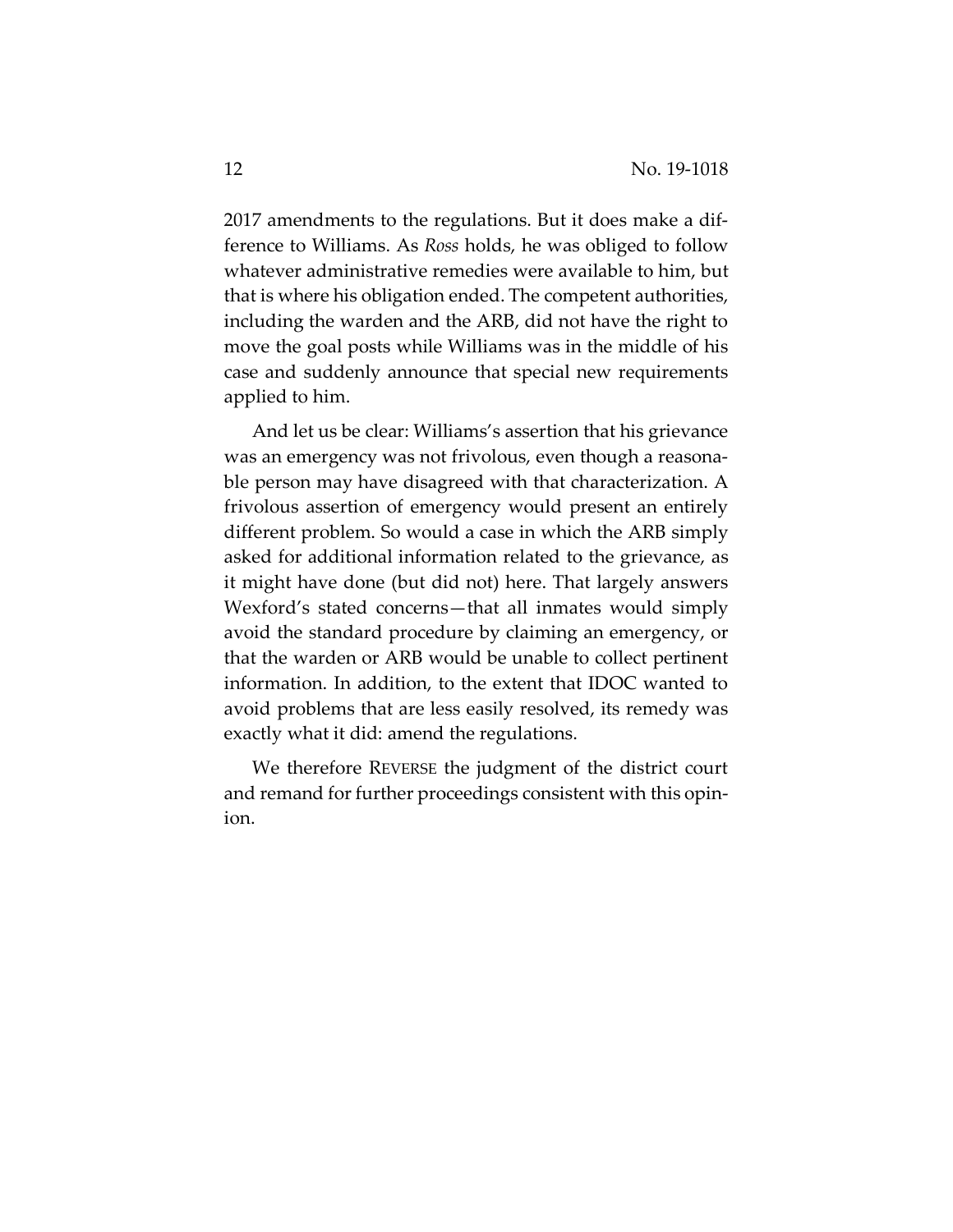BARRETT, *Circuit Judge*, concurring in the judgment. Administrative exhaustion under the Prison Litigation Reform Act (PLRA) is an affirmative defense, so the defendant bears the burden of showing that the plaintiff failed to exhaust. *Jones v. Bock*, 549 U.S. 199, 212 (2007); *Dole v. Chandler*, 438 F.3d 804, 809 (7th Cir. 2006). At oral argument, Wexford stated that if the Administrative Review Board had denied Williams's appeal of his emergency grievance determination without comment, then Williams would have exhausted all of his available administrative remedies. That is enough to resolve this appeal, and I would reverse the district court's judgment on that ground.

I write separately because in my view, the majority's reasoning conflicts with the Supreme Court's interpretation of the PLRA.[1](#page-12-0) The majority's holding turns on the fact that the 2016 Illinois Administrative Code did not expressly say that an inmate should file a standard grievance if the prison decided that his emergency grievance did not warrant fasttrack treatment. In the absence of such an explicit instruction, the majority holds, Williams's filing of the emergency grievance was enough to satisfy the PLRA's exhaustion requirement. It was reasonable for Williams to believe that he didn't have to do anything more.

<span id="page-12-0"></span><sup>&</sup>lt;sup>1</sup> This is so even though Wexford opted not to press the point. It's unclear why Wexford dropped the defense, and it's possible that Wexford's choice rested on a misunderstanding of what it means for a remedy to be "available" under the PLRA. Even so, my analysis wouldn't change. Wexford's choice to drop an affirmative defense is controlling, but its interpretation of the PLRA is not. *See Krieger v. United States*, 842 F.3d 490, 499 (7th Cir. 2016) ("Of course we are not bound to accept [a party's] concession when the point at issue is a question of law.").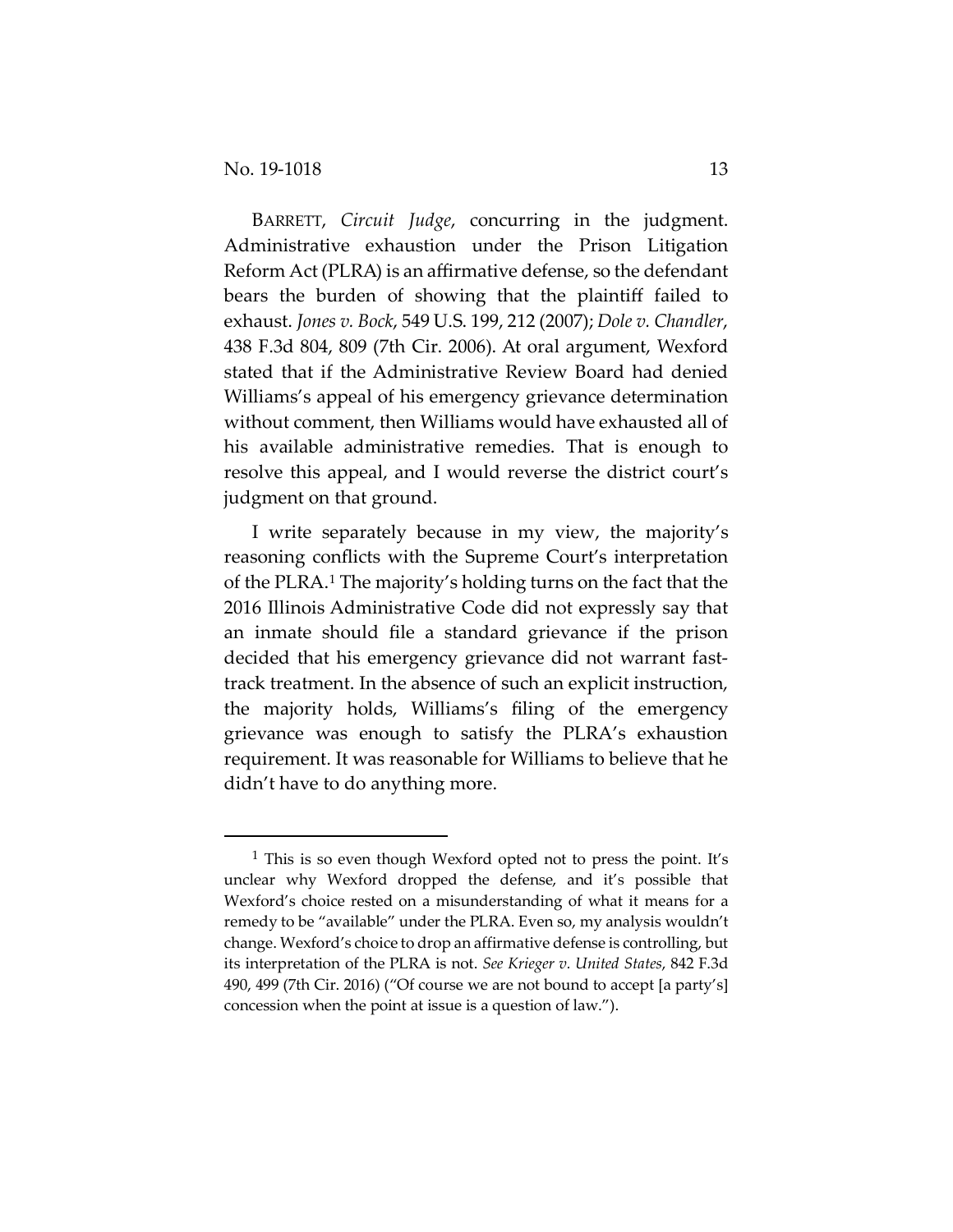But in *Ross v. Blake*, the Supreme Court held that so long as additional remedies are "available" to a prisoner, "the PLRA's text suggests no limits on an inmate's obligation to exhaust." 136 S. Ct. 1850, 1856 (2016). A straightforward reading of the Illinois regulations suggests that Williams had an additional avenue available to him: the standard grievance procedure. And that's true even though § 504.840 did not explicitly require him to resubmit his grievance through the standard procedure. The "availability" of the remedy doesn't turn on whether the regulations directed Williams to use it the alternative was available so long as it remained at Williams's disposal. *See Woodford v. Ngo*, 548 U.S. 81, 90 (2006).

Williams does not dispute that the normal grievance procedure was "available" to him in this sense. *See Ross*, 136 S. Ct. at 1859 (stressing that "an inmate is required to exhaust those, but only those, grievance procedures that are 'capable of use' to obtain 'some relief for the action complained of'" (citation omitted)). For example, he does not contend that the normal grievance procedure "operate[d] as a simple dead end—with officers unable or consistently unwilling to provide any relief to aggrieved inmates." *Id.* Nor does he claim that the prescribed process was "so opaque that it [was], practically speaking, incapable of use." *Id.*; *see also id.*  (explaining that "when a remedy is … essentially 'unknowable'—so that no ordinary prisoner can make sense of what it demands—then it is also unavailable" (citation omitted)). Nor does he say that prison administrators misrepresented what was required of him, thereby "thwart[ing]" his efforts to file a grievance. *Id.* at 1860 (explaining that a remedy is unavailable when administrators "devise procedural systems" designed "to trip[] up all but the most skillful prisoners" (citation and internal quotation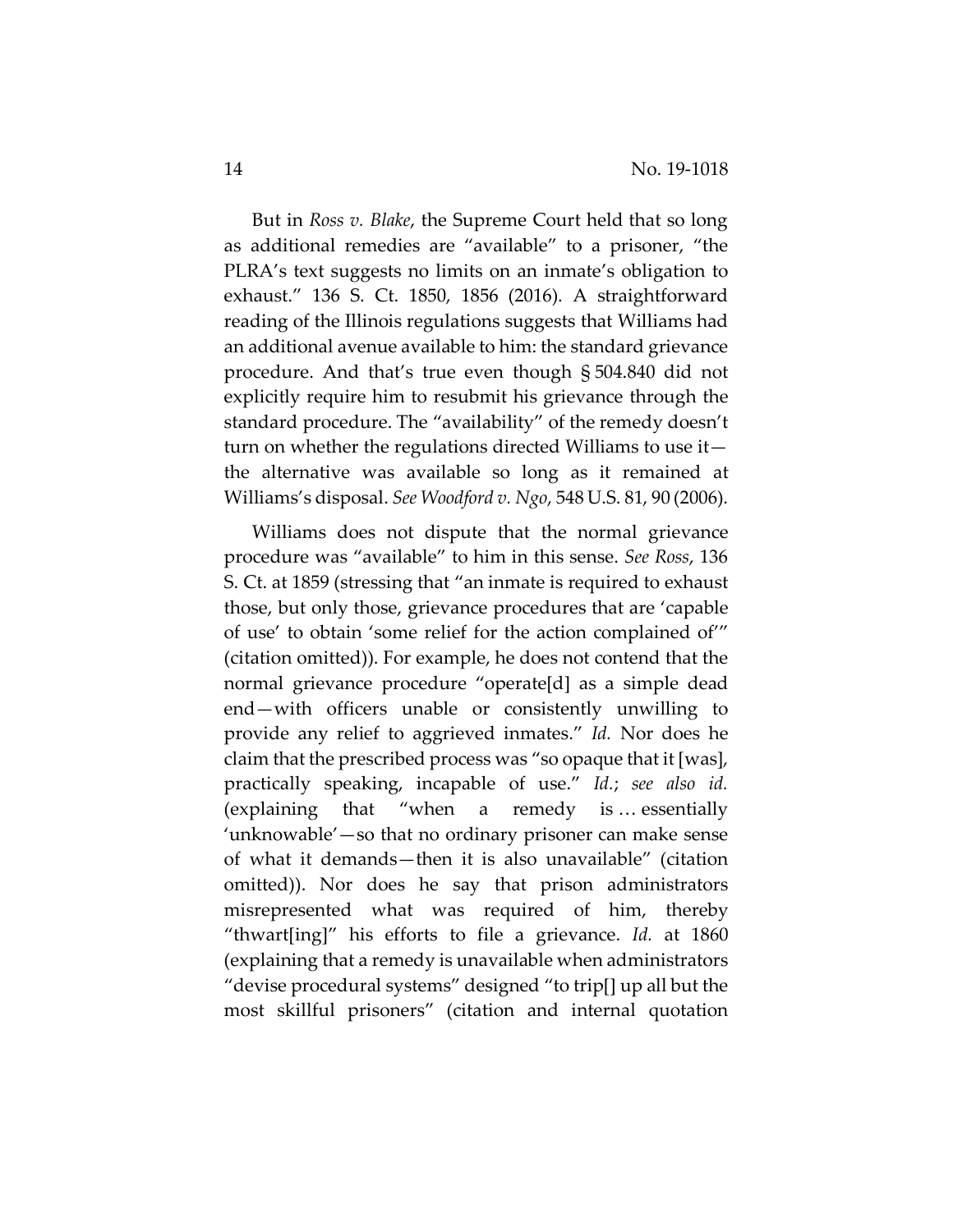marks omitted)). Instead, his contention, which the majority accepts, is that the silence in the prison regulations made it reasonable for him to think that he didn't have to use the standard grievance procedure.

The problem is that the Court rejected this very argument in *Ross v. Blake*. There, the inmate contended that he had not pursued a remedy through the usual process because he thought the investigative process in which he had participated "served as a substitute for that otherwise standard process." *Id.* at 1855. The Court held that such a mistake, even if reasonable, did not render the standard process exhausted. *Id.* at 1858. Indeed, the Court could not have been more explicit that the PLRA contains no exception for "cases in which a prisoner makes a reasonable mistake about the meaning of a prison's grievance procedures." *Id.*

It's true that *Thornton v. Snyder* contains dicta to the contrary. 428 F.3d 690, 694 (7th Cir. 2005). (Like the majority, I put our nonprecedential decisions aside.) The majority's reliance on *Thornton* is misplaced, though, and not only because the relevant language is dicta. *Thornton* preceded *Ross v. Blake* by more than a decade. Whatever we may have said about the issue before *Ross v. Blake* was decided, the Court has now given us different marching orders. And, of course, as an inferior court, we are bound to follow them.

The majority observes that recent amendments to the Illinois Code blunt the significance of this opinion. But that is only true as to Illinois—we have no information about Wisconsin and Indiana law, so the case may well matter for the other states within our jurisdiction. Regardless, if the case truly lacks long-term impact, it would have been better for us to resolve it on the basis of Wexford's concession. Because I